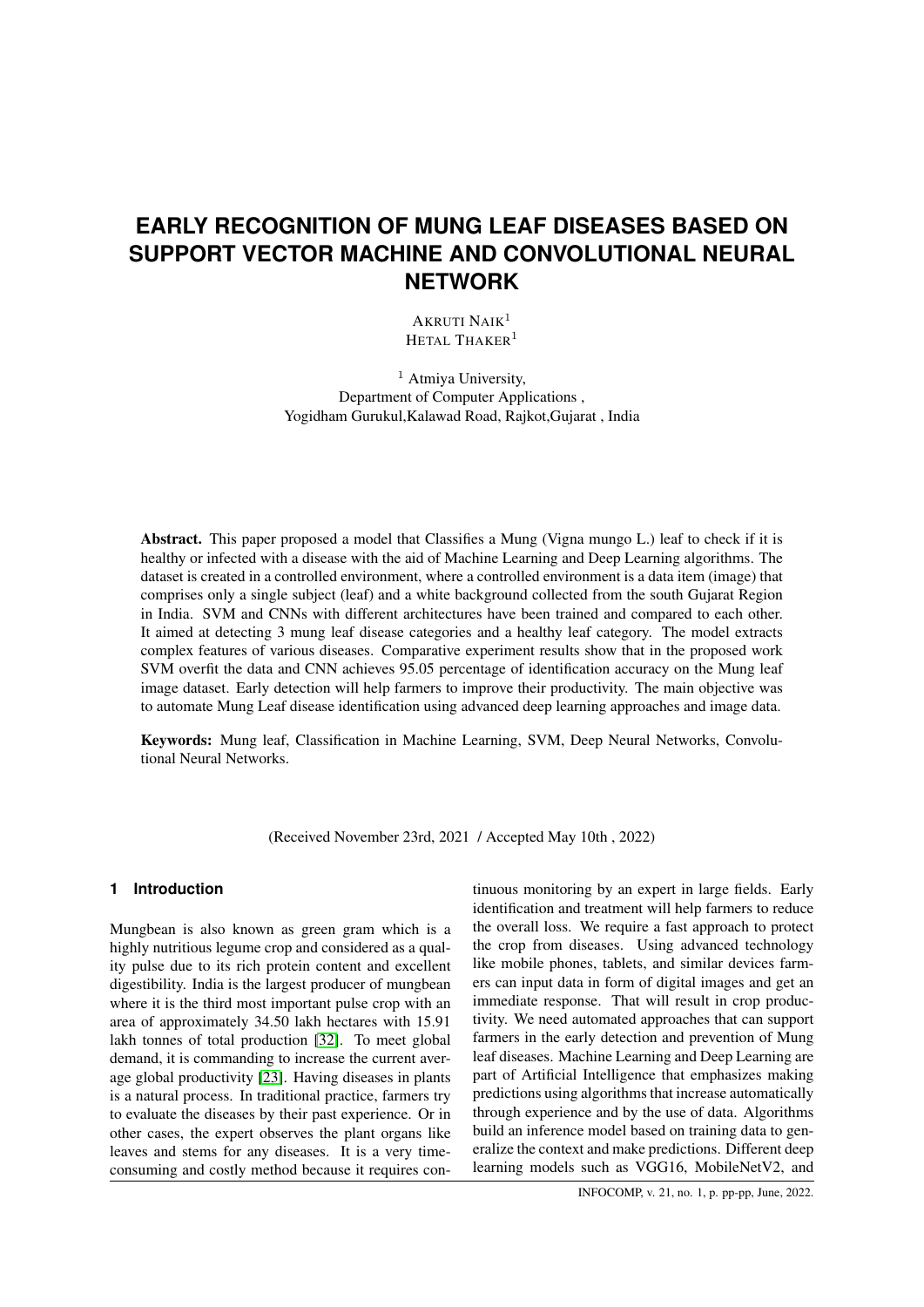Custom CNN were implemented. Here we try to classify a mung leaf to check if it is healthy or diseased. Our model performance showed favourable results.

#### **2 Related Work**

The yield of mungbean is affected by several diseases from which the three most common mung leaf diseases are Cercospora Leaf Spot, Powdery Mildew, and Yellow Mosaic Virus. Mungbean yellow mosaic disease (MYMD) is one of the major destructive diseases of mungbean in India. It was first reported on Mungbean from India in 1940[\[18\]](#page-6-2), since then, it has been reported from all over India and other countries of the Indian subcontinent[\[31\]](#page-6-3). When it is severe crop losses extent up to 85-90 percentage. Itâs considered to be a potential threat to the cultivation of not only mungbean but also in other species like soybean, urdbean, moth bean, and cowpea[\[15\]](#page-6-4). CLS is the most widespread and destructive fungal disease of the mungbean. Cercospora leaf spot disease caused by Cercospora spp. The disease was first time reported in Delhi, India[\[17\]](#page-6-5). Cercospora leaf spot is also causing serious losses to mungbean crop. It 58 percentage of yield loss annually[\[12\]](#page-6-6). The disease starts appearing about 30-40 days after planting. The leaf spots develop on infected leaves with a somewhat circular/subcircular to broadly irregular shape, the central area turn reddish-brown and grey center surrounded by a dark brown margin. Powdery mildew diseases in mungbean caused by the fungal pathogen Erysiphe polygoni. Yield losses due to the disease were reported to be up to 20-40 percentage at the reproductive stages[\[6\]](#page-5-0), but the damage can be more serious when the epidemic starts at the reproductive stages it may reach up to 55 percentage[\[20\]](#page-6-7). Each disease has unique symptoms that appear on the leaf, which can be used to categorize the disease by deep learning algorithms  $[27][10][21][4]$  $[27][10][21][4]$  $[27][10][21][4]$  $[27][10][21][4]$ . Deep learning for plant disease detection in the primary works[\[7\]](#page-5-3)[\[22\]](#page-6-10)[\[5\]](#page-5-4)[\[9\]](#page-5-5) all used leaf images as a data source. However, these methods require a lot of data to work accurately, and this might be a challenge. Initially, gathering new data for the problem domain, for example, object identification in biomedical or medical images may be difficult[\[30\]](#page-6-11)[\[8\]](#page-5-6)[\[2\]](#page-5-7). Besides, once the images have been gathered, they must be manually labelled and this is a laborious task and involves an expertâs view to conducting it properly[\[33\]](#page-6-12). Data augmentation is an effective method that deals with a limited amount of data [\[26\]](#page-6-13)[\[25\]](#page-6-14). This method generates new training samples from the original dataset by applying transformations to them. Several libraries like Tensorflow[\[1\]](#page-5-8), Augmentor [\[3\]](#page-5-9), or Imgaug [\[11\]](#page-6-15), provide features for augmentation. However, these libraries not

meant to be deal with object localization, object detection, semantic segmentation, and instance segmentation. Transformation methods used to perform augmentation on images may alter the notation but do not change the class of the image. For illustration, the horizontal or vertical flip operation to an image does not change the class of image, but only the location of the objects in the new image has changed. So for each problem, a special-purpose technique needs to be implemented, or augmented images must be manually labelled. Both the solutions are not feasible when there are hundreds or thousands of images to deal with.

For training using Convolutional neural networks (CNNs) require a large number of sample images. Collecting required images is time-consuming and costly in many applications [\[13\]](#page-6-16). For limited dataset conditions, many researchers combined deep learning with transfer learning for data expansion [\[19\]](#page-6-17). A method of deep learning model combined with transfer learning proposed by Srdjan [\[28\]](#page-6-18) classifies 13 different diseases and healthy plant leaf and reaches 96.3 percentage of average accuracy. [\[14\]](#page-6-19) increases the size of the training dataset 12 times by applying rotation, mirroring, brightness, and contrast adjustment and adding Gaussian noise, and reducing the overfitting problem.

[\[16\]](#page-6-20) classify and recognize 54,306 diseased and healthy plant leaf images using GoogleNet and AlexNet and conclude that GoogleNet provides a better average classification effect than AlexNet and achieves accuracy on the test set up to 99.35 percenatge. [\[33\]](#page-6-12) trained a chain of deep convolutional neural networks that detect the severity of diseases and found that VGG16 is the best model and achieves 90.4 percentage of accuracy.[\[29\]](#page-6-21) performs comparative test and verified that compared to VGG and ResNet, DenseNets requires fewer parameters and less calculation time to achieve advanced performance and achieve 99.75 percenateg test accuracy. Three different CNN architectures were retrained by [\[24\]](#page-6-22)using the transfer learning method and deep transfer learning was performed using pre-trained models that generate networks that could make accurate predictions. Three methods of regression, focus loss function, and multilabel classification based on DenseNet-121 CNN was proposed by [\[34\]](#page-7-0) to identify apple leaf diseases and achieve 93.51, 93.31, and 93.71percentage accuracy on the test set.

#### **3 Proposed Model**

The proposed algorithms for this work we have used Support Vector Machine and Convolutional Neural Networks to detect mung leaf disease through machinelearning and deep learning. Support Vector Machines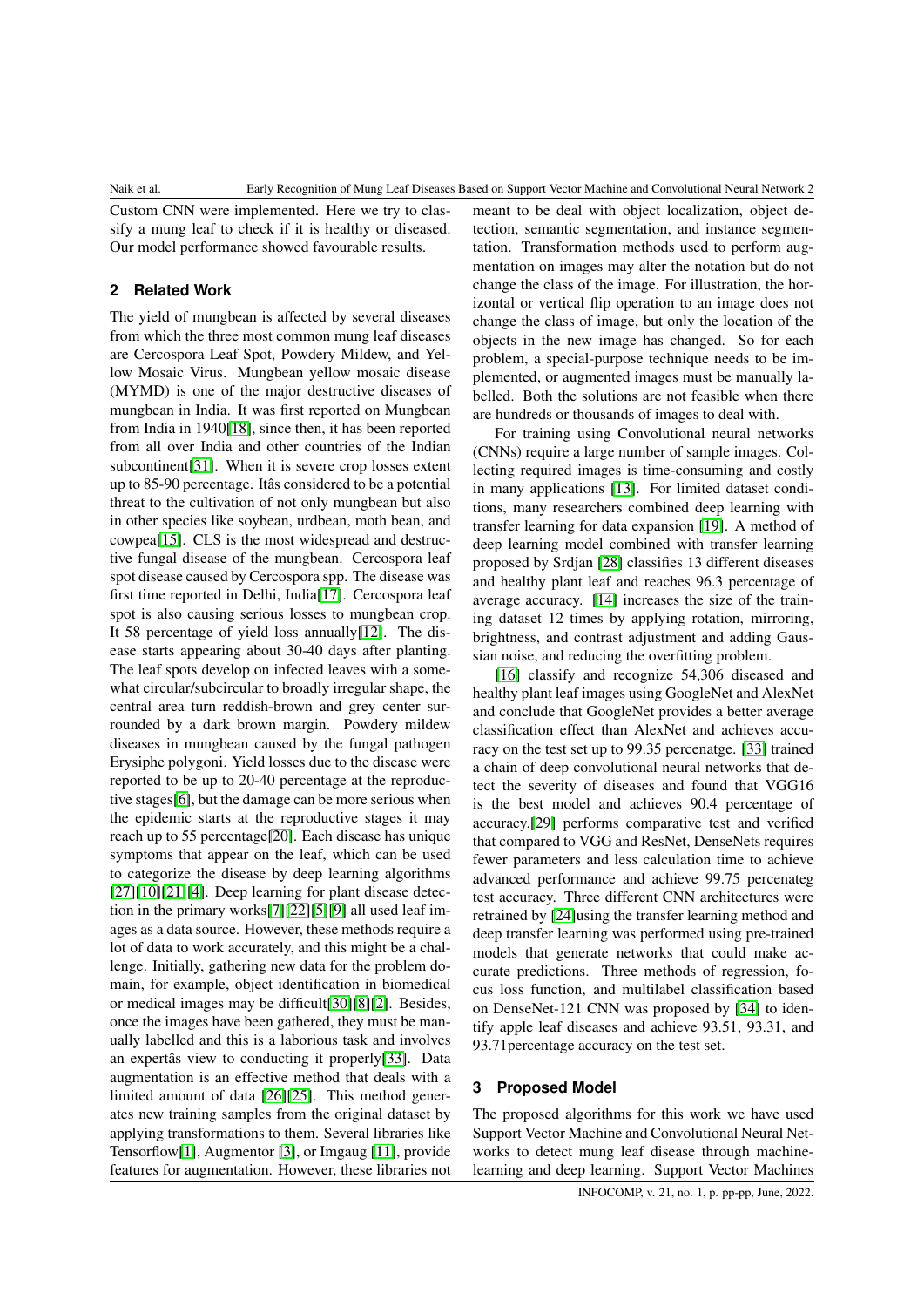(SVMs) is a model that can be used for both classification and regression. The algorithm tries to find a decision boundary, or a hyperplane when data is characterized in more than two dimensions that splits the classes. A Convolutional Neural Network is a type of neural network that can successfully recognize the Spatial and Temporal dependencies in the data by passing through multiple filters. It is frequently used with images. The architecture of the Convolutional Neural Network is designed in such a way that it performs better because of the relatively different number of parameters involved and the reusability of weights. The pre-processing steps required for ConvNets are considerably less compared to traditional machine learning algorithms. Each image when training goes through a series of operations, known as convolutions, a dot product of a 2D kernel of a specified size is slid over the image and the small region of the image the kernel is connected to. The resultant is then followed by an activation function like ReLU (Rectified Linear Unit) and then followed by a Pooling layer that generally reduces the image resolution by making it half the number of pixels. After this, stacked layers of the fully connected layer are usually added to learn non-linear combinations of the high-level features presented by the convolutional layers. But before passing the feature maps to the fully connected layers, there is a need to flatten the features maps. Figure 1 shows the structure of the Mung Leaf disease detection system.



Figure 1: The Structure of Mung Leaf Disease Detection

# **4 Dataset and PreProcessing**

#### **4.1 the Dataset**

The dataset primarily accounts for a controlled environment. An image from the controlled environment contains a single mung leaf with a white background i.e. no noise. After image acquisition, the images are manually screened to avoid duplication and classification in the dataset. Finally, a dataset contained a total of 883 Mung leaf images for controlled environments: Cercospora (224), Healthy (211), Powdery Mildew (225),

and Yellow Mosaic (223) is obtained. After that size of each picture is fixed at 256 x 256. A leaf can be one of the four distinct categories i.e. Healthy, Cercospora, Yellow Mosaic, and Powdery Mildew. The images of Mung leaves in 4 categories are shown in Figure 2.



Figure 2: All Categories (Controlled Environment)

#### **4.2 Preprocessing**

In this study SVM and ConvNets are built with different model architectures and hence need to implement different preprocessing steps. The image first needs to be read into a three-dimensional NumPy array and rescaled to one-third its size to train an SVM. In Computer Vision, the Histogram of Object Gradients (HOG) is used for object detection. HOG act as feature descriptors by focusing on the shape or structure of the object. In the end, a histogram is created for each local region of the image. The image is converted to grayscale before applying this method. Mapping of the label is done using integers 1 through 4. Figure 3 displays a converted grayscale leaf image and HOG image. Before applying this technique, we change the leaf image to grayscale. As we are using Sklearnâs SVM, so there is no need to hot encode the training labels. Labels are mapped here to the integers 1 through 4. When using ConvNets, low preprocessing steps prove to be sufficient to get decent results. The image is first read into a 3-dimensional NumPy array and then resized to a size of 256 x 256 pixels. Data normalization ensures that each pixel of the image has a similar data distribution and helps to converge faster while training the model.

#### **4.3 Data Augmentation**

A ConvNet is said to have invariance when it is robust enough to classify objects even in different orientations. A model can be trained to be invariant to size, translation, and even illumination. We can generate additional synthetically modified data to train our network prediction accurately in various conditions. This is known as Data Augmentation. It involves augmenting the datasets with perturbed versions of themselves. Various Augmentation properties are applied to the dataset to create new images. This paper used a variety of image enhancement techniques for enhanced image data.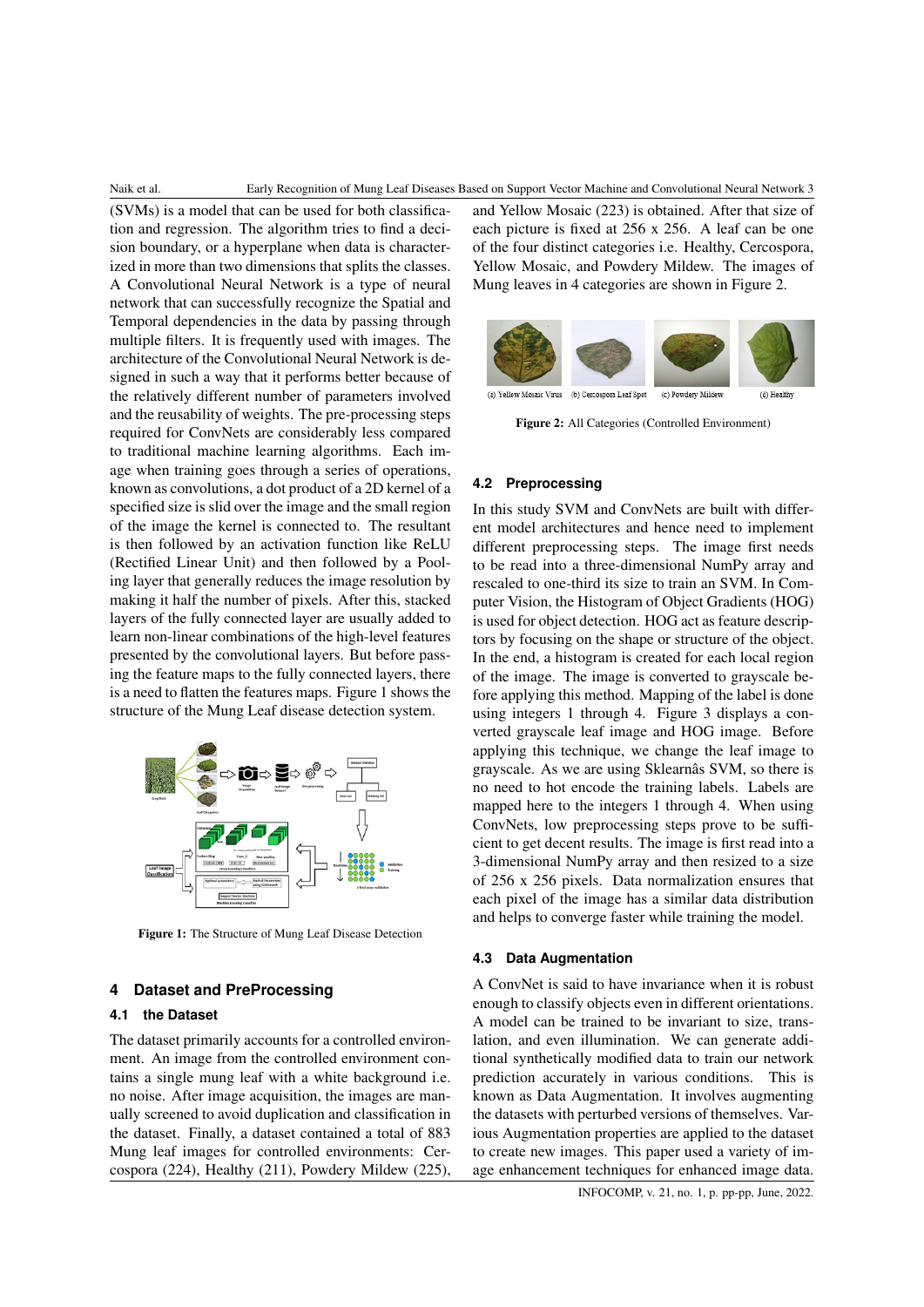

Figure 3: A leaf image after applying HOG: (a) Cercospora Leaf Spot, (b) Healthy, (c) Powdery Mildew, (d) Yellow Mosaic Virus

Table 1 shows various augmentation properties applied to the dataset.

Table 1: Data Augmentation Property

| Property         | Min        | Max      |
|------------------|------------|----------|
| WidthShiftRange  |            | 0.2      |
| HeightShiftRange |            | 0.2      |
| BrightnessRange  | 0.8        | 18       |
| ZoomRange        |            | 0.3      |
| Fliv             | Horizontal | vertical |

## **5 Training Process**

#### **5.1 Support Vector Machine**

An SVM is capable of providing high accuracy compared to other machine learning models like logistic regression etc. To handle nonlinear input spaces, the SVM uses a kernel trick to map the data to a higher dimension so that it is possible to find a hyperplane that divides the different classes. Sklearn.svm.SVC provides a Support Vector Classifier. An SVC with a polynomial kernel and the regularization parameter C is set on a âOne vs. One Strategyâ. This strategy is a heuristic

method to use binary classification on all the classes one by one for multiclass classification. Each binary classification predicts one class label and the model with the most predictions is predicted by the one-by-one strategy. SVM after training yielded a test accuracy of 86.9 percentage but it overfits the dataset and thus was not a reliable model. Figure 4 shows the confusion matrix for 4 Mung leaf categories that include 3 diseased and a healthy category and Table 2 shows the classification report for the controlled environment with SVM.



Figure 4: Confusion Matrix (Controlled); 0-Cercospora, 1-Healthy, 2-Powdery Mildew, 3-Yellow Mosaic

| <b>Table 2:</b> Classification Report |  |
|---------------------------------------|--|
|---------------------------------------|--|

|                        | $Preci -$ | Recall | $f1-$ | Support |
|------------------------|-----------|--------|-------|---------|
|                        | sion      |        | Score |         |
| $\Omega$               | 0.82      | 0.89   | 0.85  | 56      |
| 1                      | 0.86      | 0.94   | 0.90  | 53      |
| $\overline{2}$         | 0.93      | 0.88   | 0.90  | 57      |
| 3                      | 0.88      | 0.77   | 0.82  | 56      |
| Accuracy               |           |        | 0.87  | 222     |
| MacroAvg               | 0.87      | 0.87   | 0.87  | 222     |
| We is a htedAvg        | 0.87      | 0.87   | 0.87  | 222     |
| Cercospora<br>$\theta$ |           |        |       |         |
| $H_{coll}$             |           |        |       |         |

|                         | Healthy           |
|-------------------------|-------------------|
| $\overline{\mathbf{2}}$ | PowderyMildew     |
| 3                       | YellowMosaicVirus |

#### **5.2 Data Augmentation**

To regularize the effect of overfitting, different values for the regularization parameter and other hyperparameters are tried. Grid Search is used to find the hyperparameters that yield better accuracy and do not overfit. Various hyperparameters like C, Gamma, Kernel, Degree, and Strategy with a set of values are applied on Grid Search with 5-fold cross-validation.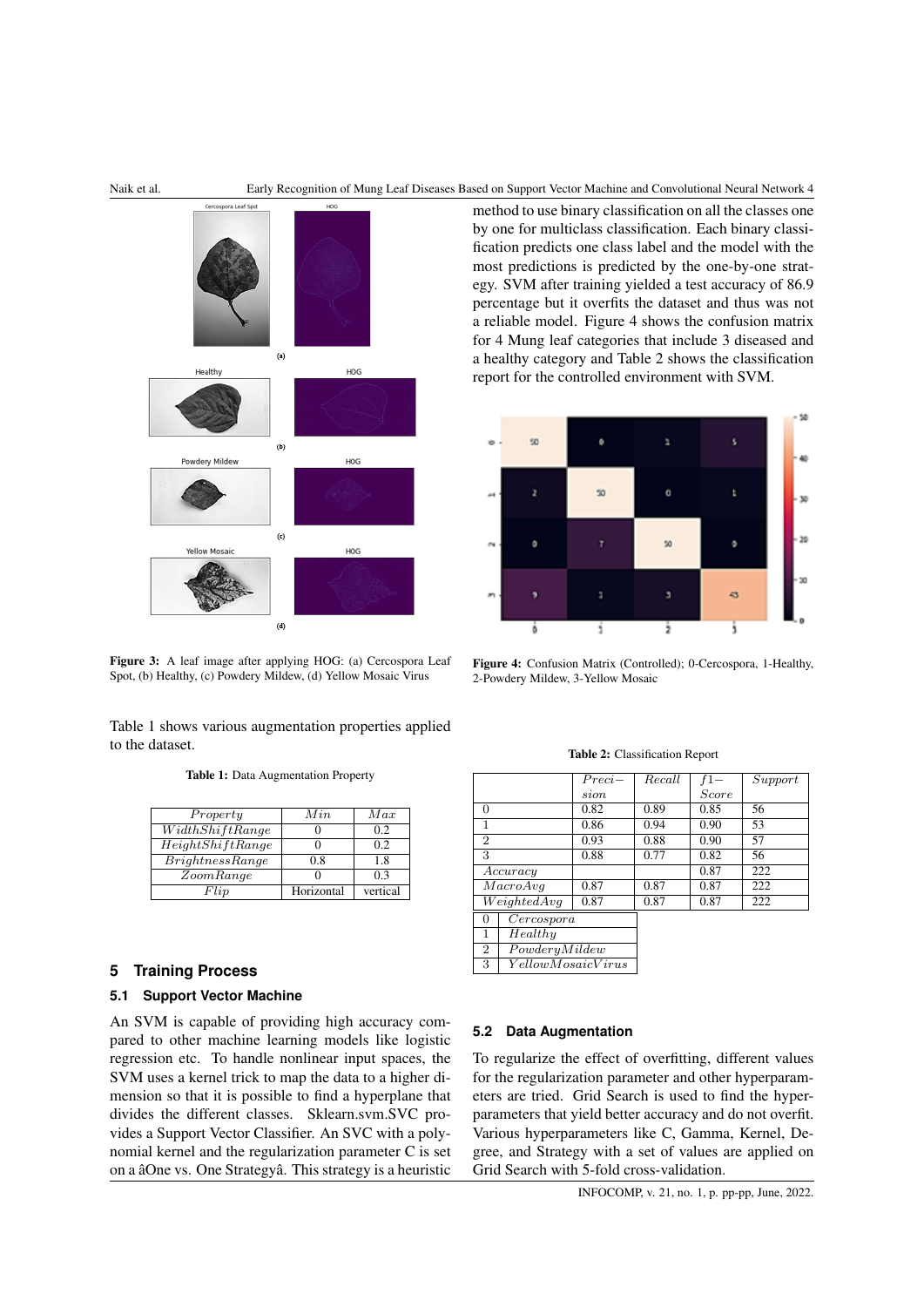Training accuracy of the model reached 100 percentage and test accuracy fell to 86.4 percentage when the results of the grid search were applied.

#### **5.3 Convolutional Neural Networks**

CNN models with different architectures are trained to complete our objective. The comparison process is divided into 2 different rounds. A batch size of 64, input shape (256, 256, 3), and a learning rate of 0.0003 are maintained throughout the comparison. In the first round, a custom CNN architecture and two pre-built models: VGG16 and MobileNetV2 are compared with each other. In the convolutional layer, the padding âsameâ is applied in all three models. Except for the Custom CNN, the pre-trained weights for the other models are loaded and thus its training process is Transfer Learning. All three models are trained for 20 epochs and categorical cross-entropy as their loss function. MobileNet V2 model performs very poorly and also overfits the dataset with a huge difference. On the other hand, the VGG16 architecture performs the best with a test accuracy of 95.5 percentage. Our Custom CNN model also performs decently with a test accuracy of 89.9 percentage but can still be improved by hyperparameter tuning. Data Augmentation did not positively affect the training process and thus is not applied in the training process. Table 3 displays Custom CNN model architecture. Here, Figures 5 displays accuracy and

| <b>Table 3:</b> Model Architecture (Custom CNN) |  |  |  |  |  |
|-------------------------------------------------|--|--|--|--|--|
|-------------------------------------------------|--|--|--|--|--|

| Layey    | Filters        | Kernal | Act     | <b>MP</b> |
|----------|----------------|--------|---------|-----------|
| Conv2D   | 32             | 3 X 3  | ReLu    | Y         |
| Conv2D   | 64             | 3 X 3  | ReLu    | Y         |
| Conv2D   | 128            | 3 X 3  | ReLu    | Y         |
| Conv2D   | 128            | 3 X 3  | ReLu    | Y         |
| Conv2D   | 256            | 3 X 3  | ReLu    | Y         |
| layer    | <b>Neurons</b> |        | Act     |           |
| Flattern |                |        |         |           |
| Dense    | 256            |        | ReLu    |           |
| Dense    | 128            |        | ReLu    |           |
| Dense    | 128            |        | ReLu    |           |
| Dense    | 64             |        | ReLu    |           |
| Dense    |                |        | Softmax |           |

loss graphs. The accuracy and loss comparison is displayed in below table 4.

In the second round, we try to tune the hyperparameters of the custom CNN model to yield the best results we could. The following parameter grid combination is used to search for the best hyperparameters: After performing the hyperparameter tuning using Keras-tuner, we found that the best hyperparameter for our Custom



Figure 5: : (a) Accuracy Graph for Custom CNN, VGG 16, and Mobilenet V2 for train and validation, (b) Loss Graph for Custom CNN, VGG 16, and Mobilenet V2 for train and validation, (c) Legends



Figure 6: Keras Tuner Results (Controlled - CNN )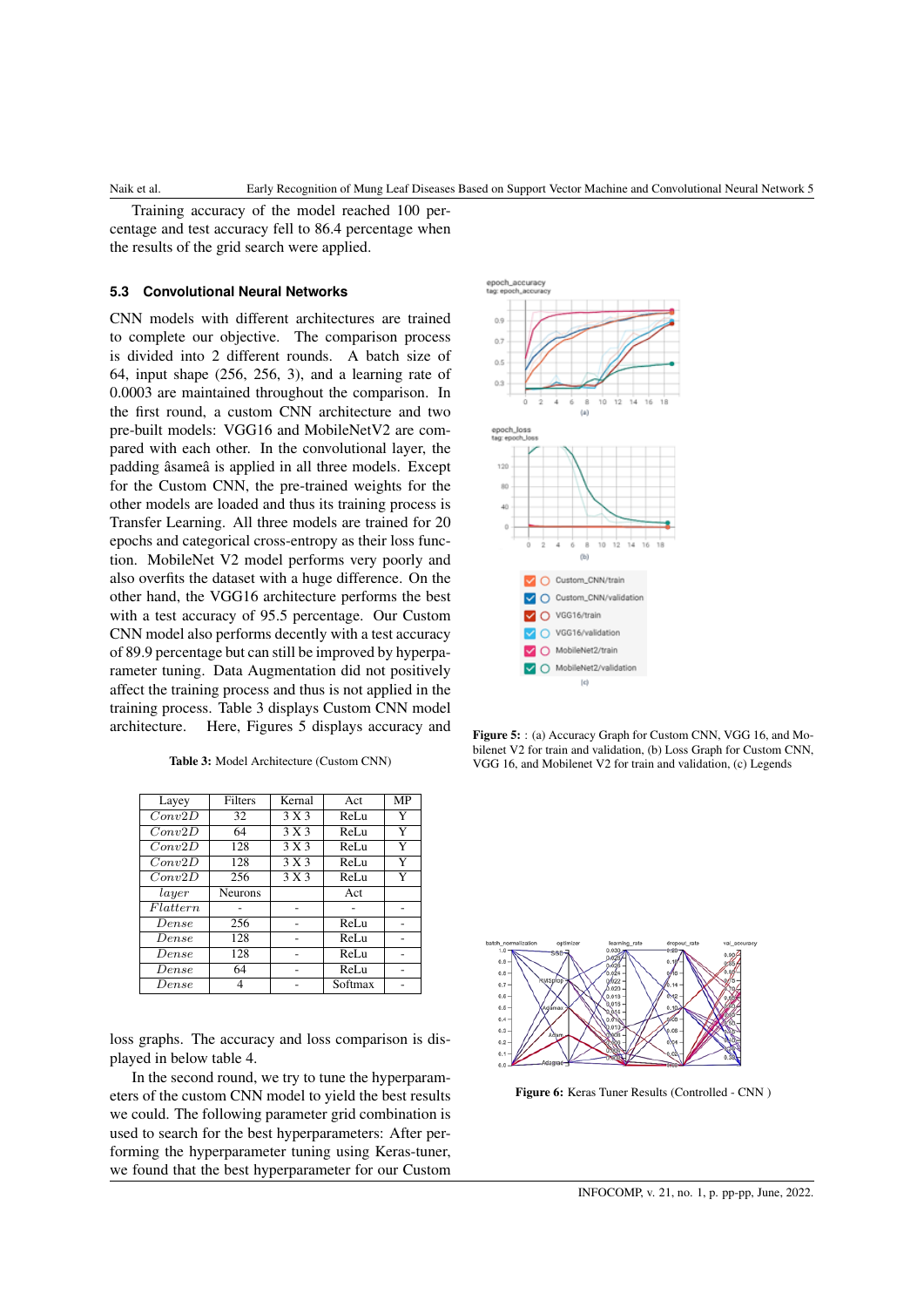Naik et al. Early Recognition of Mung Leaf Diseases Based on Support Vector Machine and Convolutional Neural Network 6

Table 4: : Accuracy and Loss Metrics in the first round

| Model        | Accuracy     | Loss            |
|--------------|--------------|-----------------|
|              | (Train/Test) | (Train/Test)    |
| CustomCNN    | 96.67/89.19  | 0.1006 / 0.2553 |
| VGG16        | 93.65/95.5   | 0.2182 / 0.1487 |
| CMobileNetV2 | 99.8/35.14   | 0.0001 / 29.7   |

|  |  |  | <b>Table 5:</b> : Parameter grid (controlled â CNN) |  |  |
|--|--|--|-----------------------------------------------------|--|--|
|--|--|--|-----------------------------------------------------|--|--|

| Batch Norm.   | True, False                                   |
|---------------|-----------------------------------------------|
| Optimizer     | SGD, RMSprop, Adagrad, Adadelta, Adam, Adamax |
| Learning Rate | 0.01, 0.03, 0.001, 0.003, 0.0001, 0.0003      |
| Dropout rate  | 0.0, 0.1, 0.2                                 |

CNN model was:

## Batch Norm. - False Optimizer - Adamax Dropout rate - 0.1 Learning rate - 0.0003.

The CNN model has trained again but with the given hyperparameters and yields a training accuracy of 97.67 percentage and testing accuracy of 91.03 percentage Figures 9 represent the accuracy and loss graphs for training and validation.



Figure 7: : (a) Accuracy Graph for Custom CNN, (b) Loss Graph for Custom CNN, (c) Legends

# **6 Conclusion**

6. CONCLUSION In the controlled environment, even after applying high regularization, the SVM overfit the data. Due to the lack of sufficient data to train the model, it overfits. In machine learning, a huge sample of data is needed to decently predict any activity. CNN proved to be robust in a Controlled Environment despite the lack of huge amounts of data. They successfully captured features from the image and classified them with a test accuracy of 95.05 percentage.

# **7 Declaration of competing interest**

The authors declare that they have no known competing financial interests or personal relationships that could have appeared to influence the work reported in this paper.

# **8 Bibliography References**

#### <span id="page-5-8"></span>**References**

- [1] Abadi, M. Tensorflow: Large-scale machine learning on heterogeneous systems. Accessed 8.
- <span id="page-5-7"></span>[2] Asperti, A. and Mastronardo, C. The effectiveness of data augmentation for detection of gastrointestinal diseases from endoscopical images. *CoRR*, 03689:1â7.
- <span id="page-5-9"></span>[3] Bloice, M., Stocker, C., and Holzinger, A. Augmentor: An image augmentation library for machine learning. *CoRR*, 04680:1â5.
- <span id="page-5-2"></span>[4] Ciresan, D., Meier, U., and Schmidhuber, J. *Multicolumn deep neural networks for image classification*. CVPR, In.
- <span id="page-5-4"></span>[5] Ferentinos, K. Deep learning models for plant disease detection and diagnosis. *Comput Electron Agric*, 145:311â8.
- <span id="page-5-0"></span>[6] Fernandez, G. and Shanmugasundaram, S. The avrdc mungbean improvement program: The past, present and future. In Mungbean. Eds. Shanmugasundaram, S. and McLean, B., editors, *Proceedings of the Second International Symposium held at Bangkok*, page 58â70, Thailand.
- <span id="page-5-3"></span>[7] Fuentes, A., Yoon, S., Kim, S., and Park, D. A robust deep-learning-based detector for real-time tomato plant diseases and pestâs recognition. *Sensors*, 2017;17.
- <span id="page-5-6"></span>[8] Galdran, A. Data-driven color augmentation techniques for deep skin image analysis. *CoRR*, 03702:1â4.
- <span id="page-5-5"></span>[9] Godliver, O., Friedrich, M., Mwebaze, E., Quinn John, A., and Biehl, M. Machine learning for diagnosis of disease in plants using spectral data. *Intâl Conf. Artificial Intelligence*, ICAIâ18.
- <span id="page-5-1"></span>[10] Huang, K. Application of artificial neural network for detecting phalaenopsis seedling diseases using color and texture features. *Comput Electron Agric*, 57:3â11.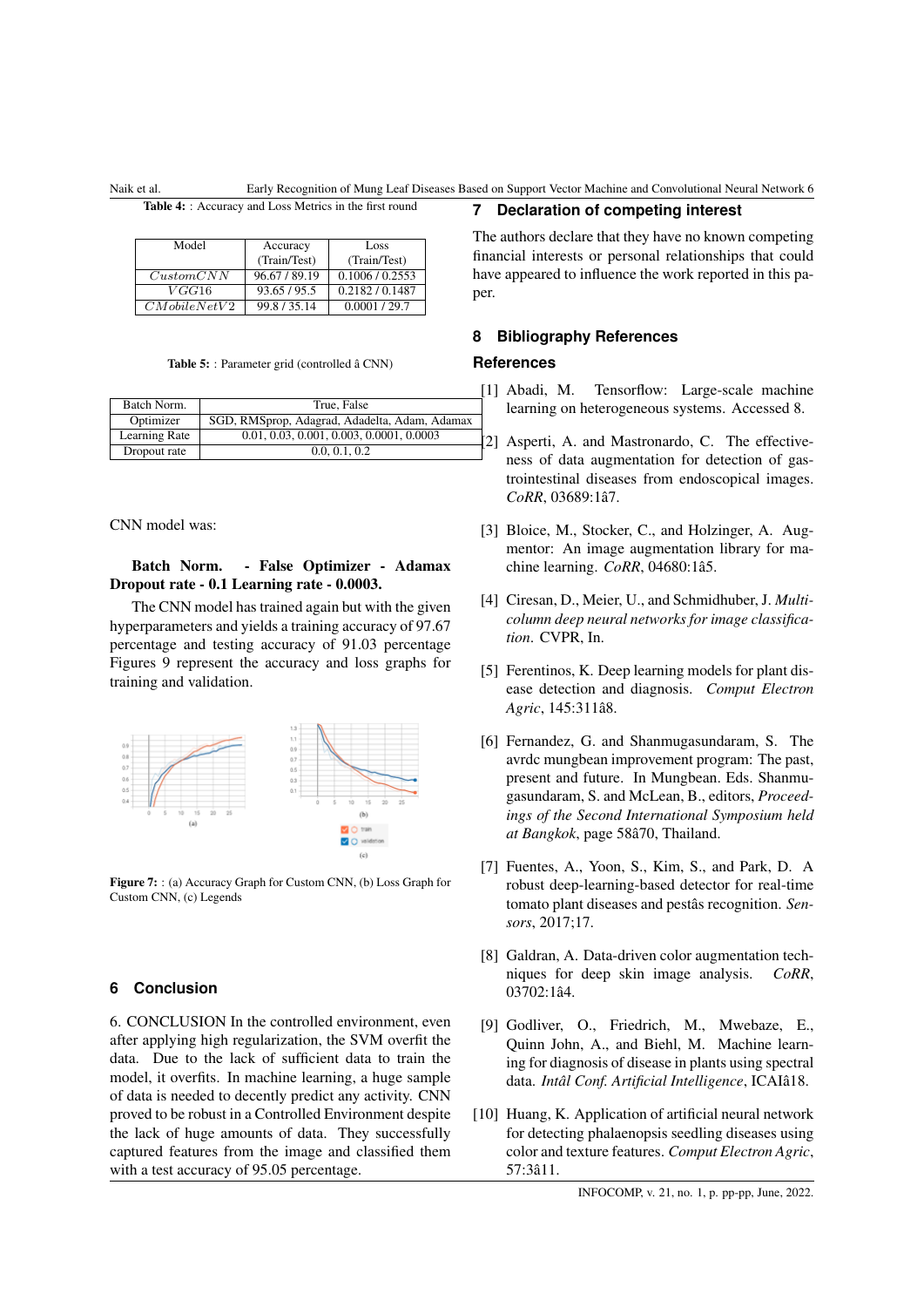#### Naik et al. Early Recognition of Mung Leaf Diseases Based on Support Vector Machine and Convolutional Neural Network 7

- <span id="page-6-15"></span>[11] Jung, A. imgaug: a library for image augmentation in machine learning experiments. Accessed 8.
- <span id="page-6-6"></span>[12] Lal, G., Kim, D., Shanmugasundaram, S., and T. K. Mungbean production. *AVRDC*, page 6.
- <span id="page-6-16"></span>[13] Lee, S., Chan, C., and Wilkin, P. Deep-plant: Plant identification with convolutional neural networks. In *IEEE International Conference on Image Processing*, volume 2015, page 452â456.
- <span id="page-6-19"></span>[14] Liu, B., Zhang, Y., and He, D. Identification of apple leaf diseases based on deep convolutional neural networks. *Symmetry*, 10(1).
- <span id="page-6-4"></span>[15] M., P., G., P. Y., S., D., M., T., K., G., G., R. R., and B, V. Hyperspectral remote sensing of yellow mosaic severity and associated pigment losses in vigna mungo using multinomial logistic regression modelsâ. *Elsevier Crop Protection*, 45:132â140.
- <span id="page-6-20"></span>[16] Mohanty, S., Hughes, D., and Salath $\tilde{A}(\tilde{c})$ , M. Using deep learning for image-based plant disease detection. *Front Plant Sci*, 7(1419).
- <span id="page-6-5"></span>[17] Munjal, R., Lall, G., and Chona, B. Some cercospora species from india-iv. *Indian*, (ytopatholology,13):144â149.
- <span id="page-6-2"></span>[18] Nariani, T. Yellow mosaic of mungbean (phaseolus aureus. *Indian Phytopathol*, 13:24 29.
- <span id="page-6-17"></span>[19] Pan, S. Yang qa survey on transfer learning. *IEEE Transactions on Knowledge Data Engineering*, 2010,22(10):1345-1359.
- <span id="page-6-7"></span>[20] Poehlman, J. *The mungbean*. Westview Press, Boulder, Colo.
- <span id="page-6-9"></span>[21] Price, T., Gross, R., Wey, J., and Osborne, C. A comparison of visual and digital image-processing methods in quantifying the severity of coffee leaf rust (hemileia vastatrix. *Aust J Exp Agric*, 33:97â101.
- <span id="page-6-10"></span>[22] Ramcharan, A., Baranowski, K., McCloskey, P., Ahmed, B., Legg, J., and Hughes, D. Deep learning for image-based cassava disease detection. *Front Plant Sci*, 8(1852).
- <span id="page-6-1"></span>[23] R.M., N., Schafleitner, R., Kenyon, L., Srinivasan, R., Easdown, W., Ebert, A., and Hanson, P. Genetic improvement of mungbean productivity. In *Proc. Of the 12th SABRAO Congress on Plant Breeding towards 2025: Challenges in a Rapidly*

*changing World*, page 27â28, Chiang Mai, Thailand.

- <span id="page-6-22"></span>[24] Selvaraj, M., Vergara, A., and Ruiz, H. Aipowered banana diseases and pest detection. *Plant Methods*, 15(92):7â019â0475â.
- <span id="page-6-14"></span>[25] Simard, P., Steinkraus, D., and Platt, J. Best practices for convolutional neural networks applied to visual document analysis. In editor., editor, *Society IC*, volume ICDARâ03), vol. 2, page 958â64, Edinburgh. IEEE Computer Society.
- <span id="page-6-13"></span>[26] Simard, P., Victorri, B., LeCun, Y., and Denker, J. Tangent prop â a formalism for specifying selected invariances in an adaptive network. In *Proceedings of the 4th International Conference on Neural Information Processing Systems (NIPSâ91). Advances in Neural Information Processing Systems*, volume 4, page 895â903, Denver. MIT Press.
- <span id="page-6-8"></span>[27] Sladojevic, S., Arsenovic, M., Anderla, A., Culibrk, D., and Stefanovic, D. Deep neural networks based recognition of plant diseases by leaf image classification. *Comput Intellig Neurosci*, 2016(11).
- <span id="page-6-18"></span>[28] Srdjan, S., Marko, A., and Andras, A. Deep neural networks based recognition of plant diseases by leaf image classification. *Comput Intell Neurosci*, 6:1â11.
- <span id="page-6-21"></span>[29] Too, E., Li, Y., and Njuki, S. A comparative study of fine-tuning deep learning models for plant disease identification. *Comput Electron Agric*, 161:272â9.
- <span id="page-6-11"></span>[30] Valle, E. Data, depth, and design: Learning reliable models for melanoma screening. *CoRR*, 00441:1â10.
- <span id="page-6-3"></span>[31] Verma, A., Dhar, A., and Malathi, V. Cloning and restriction analysis of mungbean yellow mosaic virus. In *International Conf. Virology in the Tropics Lucknow, India*, page â14.
- <span id="page-6-0"></span>[32] Vinod, K. and Pandey, S. Current status of mungbean in madhya pradesh - a review. *International Journal of Current Microbiology and Applied Sciences, ISSN*, 7706:1062â1072.
- <span id="page-6-12"></span>[33] Wang, X. Chestx-ray8: Hospital-scale chest x-ray database and benchmarks on weakly-supervised classification and localization of common thorax diseases. In *Proceedings of the 2017 IEEE Computer Society Conference on Computer Vision*